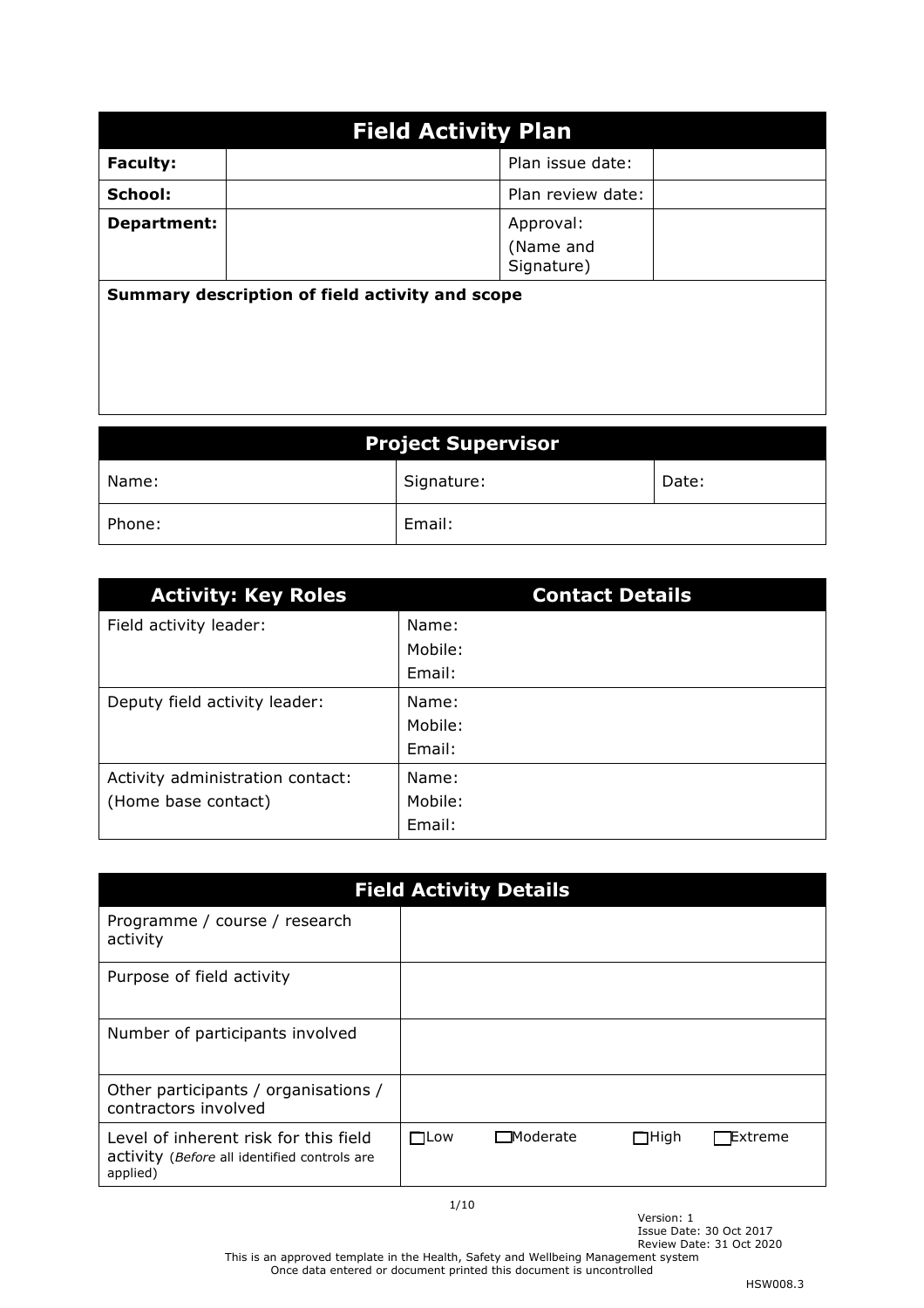| What are the most significant risks that participants should be aware of and how are the<br>managed / mitigated? |             |          |              |          |
|------------------------------------------------------------------------------------------------------------------|-------------|----------|--------------|----------|
| Level of residual risk for this field<br>activity. (After all identified controls are<br>applied)                | <b>□Low</b> | Moderate | <b>H</b> igh | TExtreme |

## **Intended Programme**

*Provide a brief description of the daily field activities (Location of activities, distance from field HQ, planned route(s), maps/charts, estimated timings etc.)*

*(Suggested items to consider)* **Preparation:** What will we need?

**Travel:** How will we get there? Travel and transport to location: Transport onsite:

**Activities:** What will we be doing? Actions required during the field activity: Equipment required: Food, water, and hygiene: Student activity:

**Pack up:** Will we be welcome back?

**Return:** How will we get home safely?

#### **Emergency arrangements:**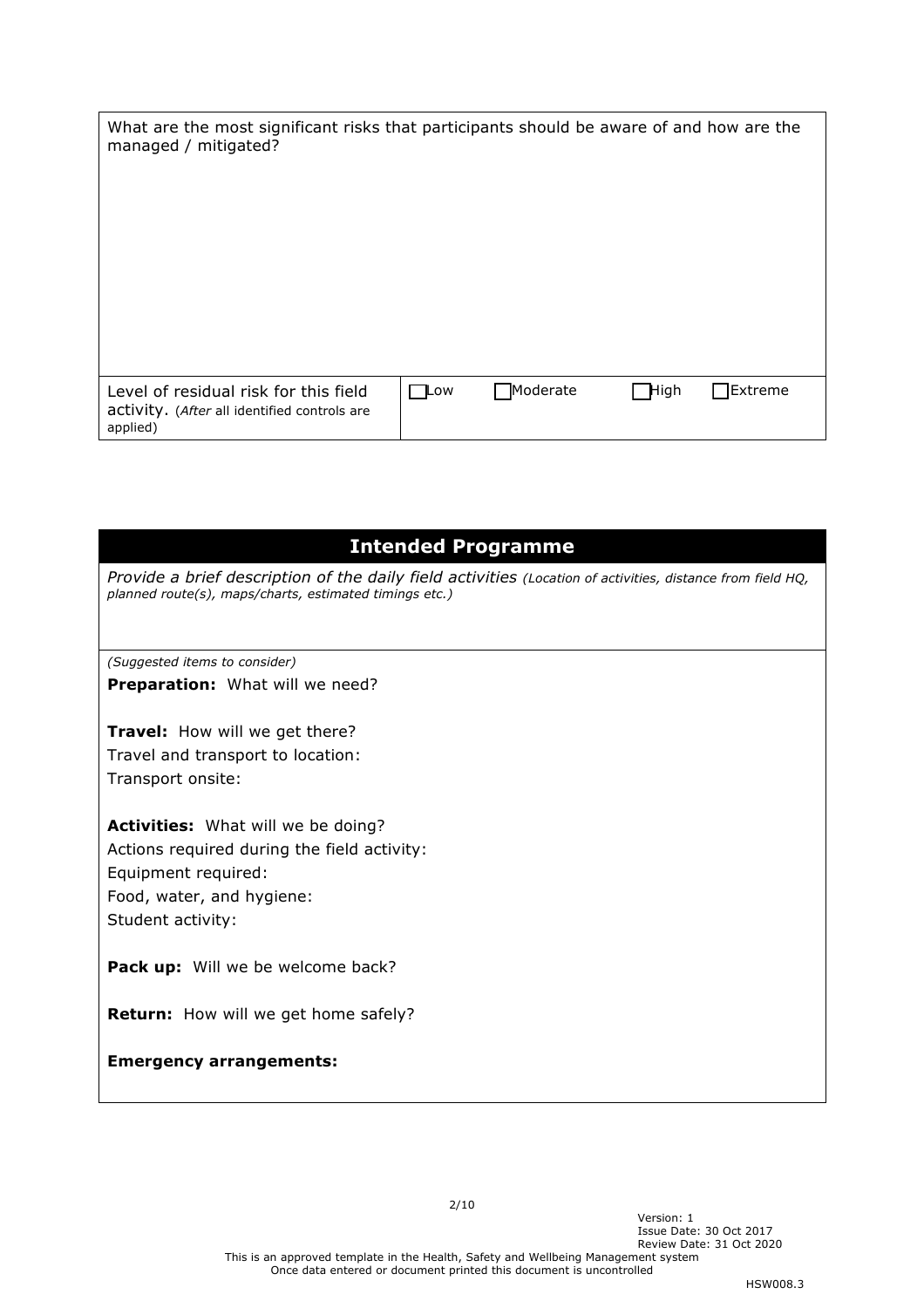**Maps, photographs, and diagrams**

Version: 1

Issue Date: 30 Oct 2017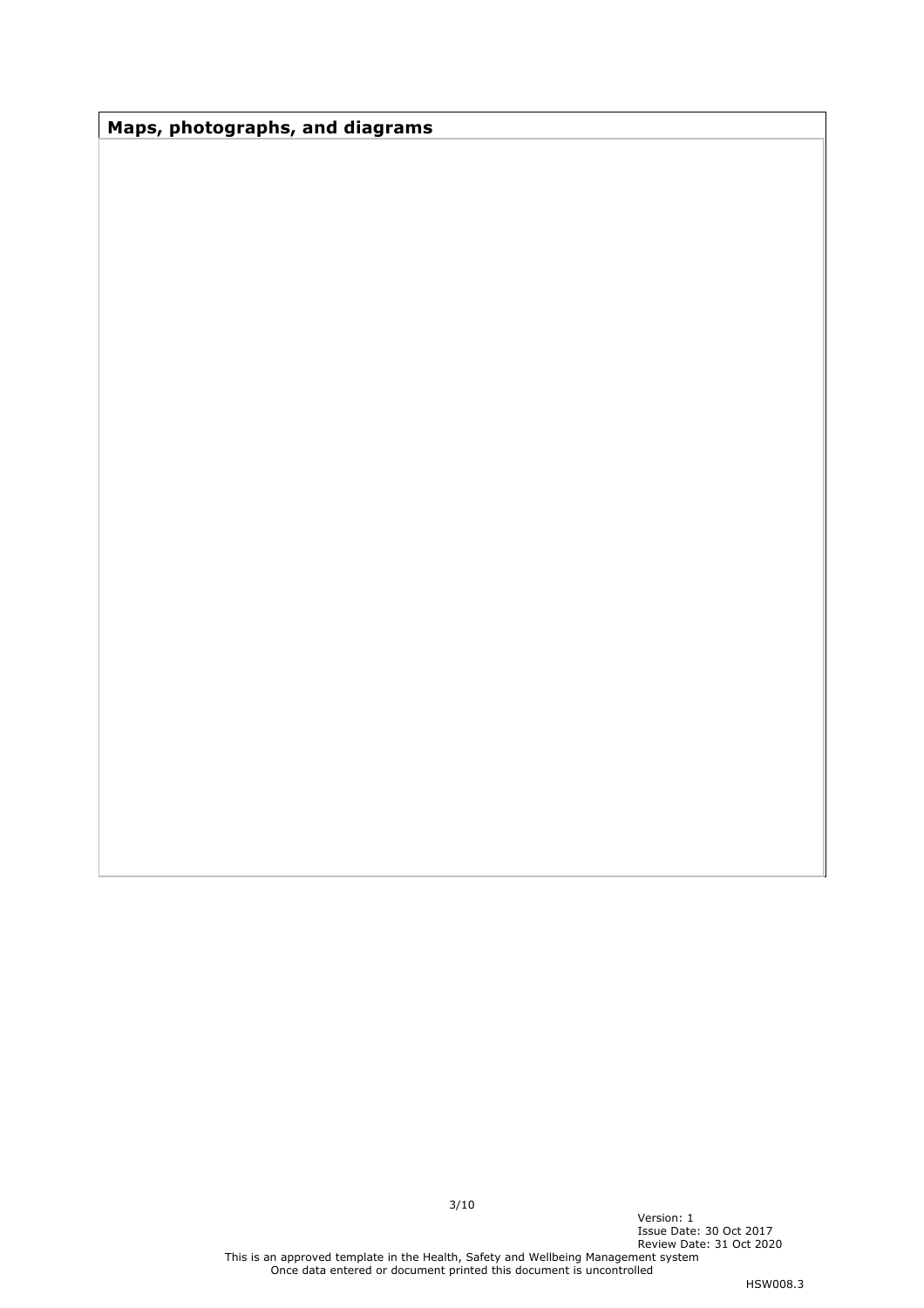| <b>Supervision and Periodic Check in Times</b> |                      |  |                                     |                                   |
|------------------------------------------------|----------------------|--|-------------------------------------|-----------------------------------|
| We need to check-in with<br>Name:              |                      |  | Every $\_\_\_\_\_\$<br>hours/days   | Will we have a<br>Mobile tracker? |
| Mobile:                                        |                      |  |                                     | $\square$ YES<br>$\Box$ No        |
| <b>Date</b>                                    | <b>Check in time</b> |  | <b>Expected Location and status</b> |                                   |
|                                                |                      |  |                                     |                                   |
|                                                |                      |  |                                     |                                   |
|                                                |                      |  |                                     |                                   |
|                                                |                      |  |                                     |                                   |
|                                                |                      |  |                                     |                                   |
|                                                |                      |  |                                     |                                   |
|                                                |                      |  |                                     |                                   |
|                                                |                      |  |                                     |                                   |
| Itinerary attached?<br>$\Box$ YES<br>NО        |                      |  |                                     |                                   |

|                                                                                               | <b>Planning Considerations</b>                                                                 |
|-----------------------------------------------------------------------------------------------|------------------------------------------------------------------------------------------------|
| Have we received relevant<br>consent/permit/access permission<br>for the field activity plan? | From whom?<br>Contact details:                                                                 |
| MFAT Advice:                                                                                  |                                                                                                |
| Which agencies have we notified<br>of the field activity?                                     | Who?<br>When?                                                                                  |
| Are there any cultural<br>considerations we need to be<br>mindful of?                         | What?                                                                                          |
| What equipment or machinery will<br>we need to deploy and use at the<br>field activity site?  | What?<br>Do we need operator training?                                                         |
| Do we need to consider security<br>risks? (personal safety / theft /<br>vandalism)            |                                                                                                |
| Will participants operate in groups<br>or alone?                                              | If alone, what extra safeguards do we need to put in<br>place to make sure our person is safe? |
| Tide / lake level information                                                                 | Will we be near dry creek beds or canyons? Is rain<br>forecast?                                |
| Will activities occur in the hours<br>of darkness?                                            |                                                                                                |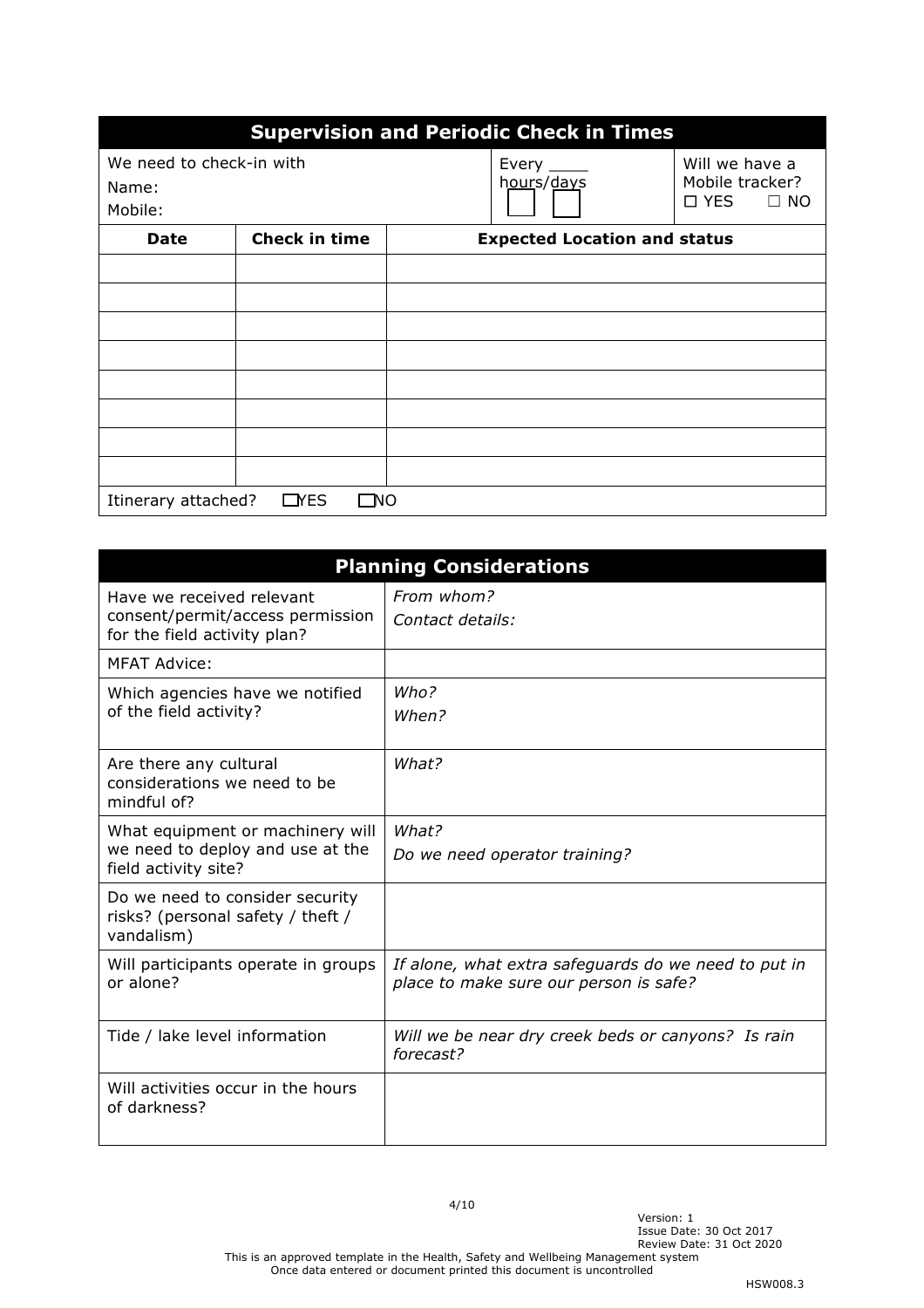|                                                                                                                                        | <b>Participant Information</b>                                                 |  |  |  |
|----------------------------------------------------------------------------------------------------------------------------------------|--------------------------------------------------------------------------------|--|--|--|
| Are any specific vaccinations<br>required?                                                                                             | Specify:                                                                       |  |  |  |
|                                                                                                                                        | Are we heading into a Malaria, yellow fever, or other<br>type of medical zone? |  |  |  |
| Do we need to carry any<br>specific medications during the                                                                             | Specify:                                                                       |  |  |  |
| activity?                                                                                                                              | Do we need to declare them if travelling overseas?                             |  |  |  |
| Do we have participants with<br>disabilities or medical<br>conditions/allergies?<br>Do we need to make special<br>provisions for them? | Transport<br>Accommodation<br>Activity or task<br>Support persons needed?      |  |  |  |
| Do we need to specify a level<br>of fitness required for the<br>activity?                                                              | Do people also need skills such as the ability to swim,<br>etc?                |  |  |  |
| Does anyone have any special<br>dietary needs?                                                                                         |                                                                                |  |  |  |

| <b>Participant name</b> | <b>Staff/Student</b><br>ID | <b>Address</b>                    | <b>Contact</b><br>number |
|-------------------------|----------------------------|-----------------------------------|--------------------------|
| Master list attached?   | <b>YES</b>                 | NO (If 'No' insert details below) |                          |
|                         |                            |                                   |                          |
|                         |                            |                                   |                          |
|                         |                            |                                   |                          |
|                         |                            |                                   |                          |
|                         |                            |                                   |                          |
|                         |                            |                                   |                          |
|                         |                            |                                   |                          |
|                         |                            |                                   |                          |
|                         |                            |                                   |                          |
|                         |                            |                                   |                          |
|                         |                            |                                   |                          |

Version: 1

Issue Date: 30 Oct 2017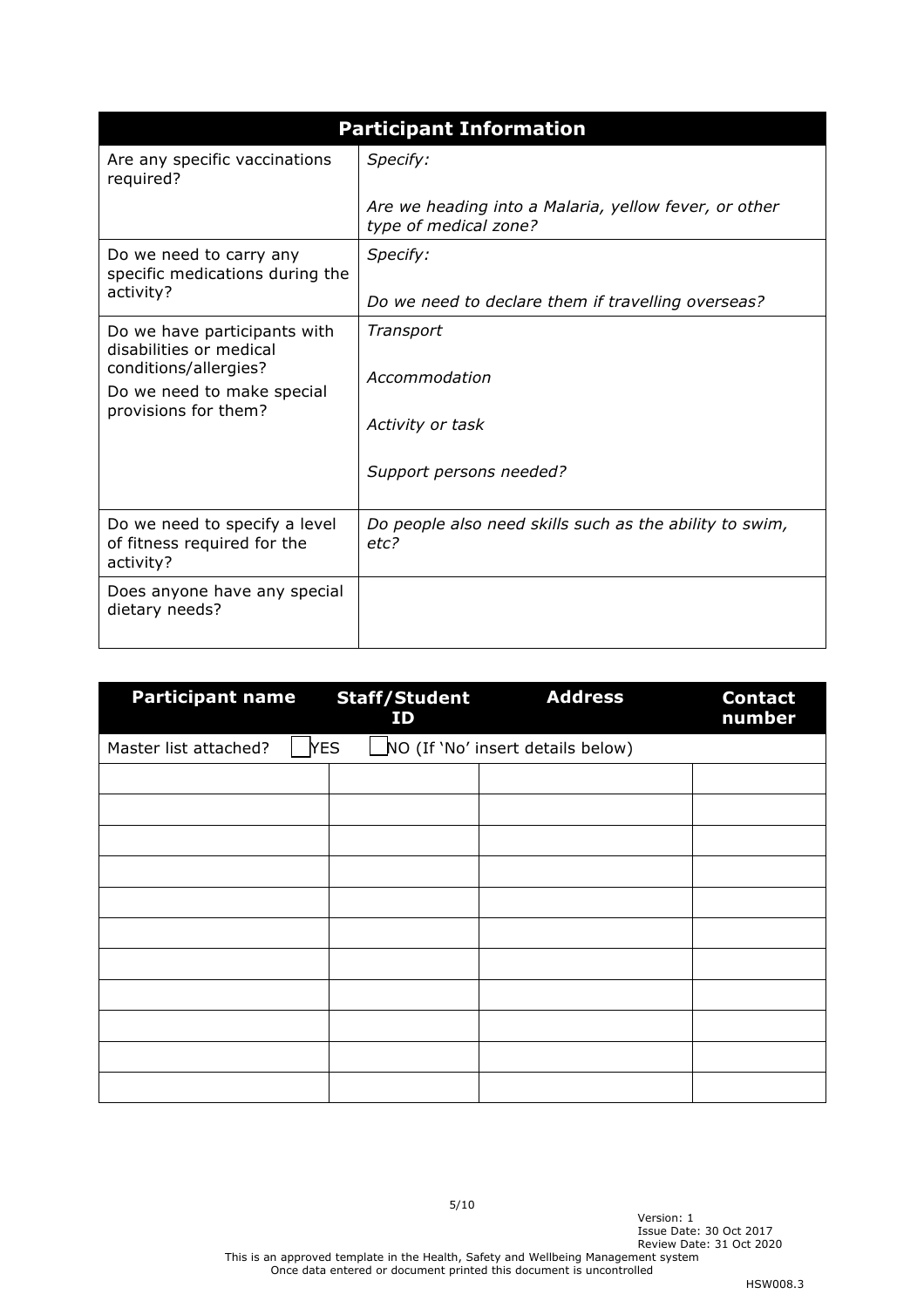| <b>Transport</b>                                                                                                                       |                                                                                                                                              |           |           |  |
|----------------------------------------------------------------------------------------------------------------------------------------|----------------------------------------------------------------------------------------------------------------------------------------------|-----------|-----------|--|
| Vehicles to be used for<br>transport:<br>Note: Uber and other informal<br>transport services should not<br>be used.                    | University vehicles<br>Rental vehicles<br>Private vehicles<br>Commercial bus operator<br><b>Other</b>                                        |           |           |  |
| Commercial operator<br>details:                                                                                                        |                                                                                                                                              |           |           |  |
| Vehicle details                                                                                                                        | Vehicle 1                                                                                                                                    | Vehicle 2 | Vehicle 3 |  |
| Make                                                                                                                                   |                                                                                                                                              |           |           |  |
| Model                                                                                                                                  |                                                                                                                                              |           |           |  |
| Year                                                                                                                                   |                                                                                                                                              |           |           |  |
| Colour                                                                                                                                 |                                                                                                                                              |           |           |  |
| Current registration                                                                                                                   |                                                                                                                                              |           |           |  |
| <b>Current WOF</b>                                                                                                                     |                                                                                                                                              |           |           |  |
| Vehicle first aid kit                                                                                                                  |                                                                                                                                              |           |           |  |
| If 4WD operations are<br>intended, what type(s)<br>of terrain will be<br>encountered?                                                  | Level off-road terrain / Beach / sand / mud / Steep terrain / River crossing                                                                 |           |           |  |
| If 4WD operations are<br>intended, list your<br>qualified drivers.                                                                     |                                                                                                                                              |           |           |  |
| Are other vehicles that<br>require specialised<br>training/licence<br>conditions intended to<br>be used in this fieldwork<br>activity? | All-Terrain Vehicle (Quad Bike) / Motorcycle / Tractor / Other                                                                               |           |           |  |
| Will hazardous<br>substances be carried in<br>vehicles?                                                                                | List the type and quantity.<br>If needed, verify that the driver has a DG endorsement and is transporting IAW<br>Land Transport Regulations. |           |           |  |
| Aircraft operators that<br>will be engaged                                                                                             |                                                                                                                                              |           |           |  |
| (other than standard<br>airline operators)                                                                                             |                                                                                                                                              |           |           |  |
| Boat operators that will<br>be engaged                                                                                                 |                                                                                                                                              |           |           |  |
| (other than standard<br>commercial ferry / ship<br>operators)                                                                          |                                                                                                                                              |           |           |  |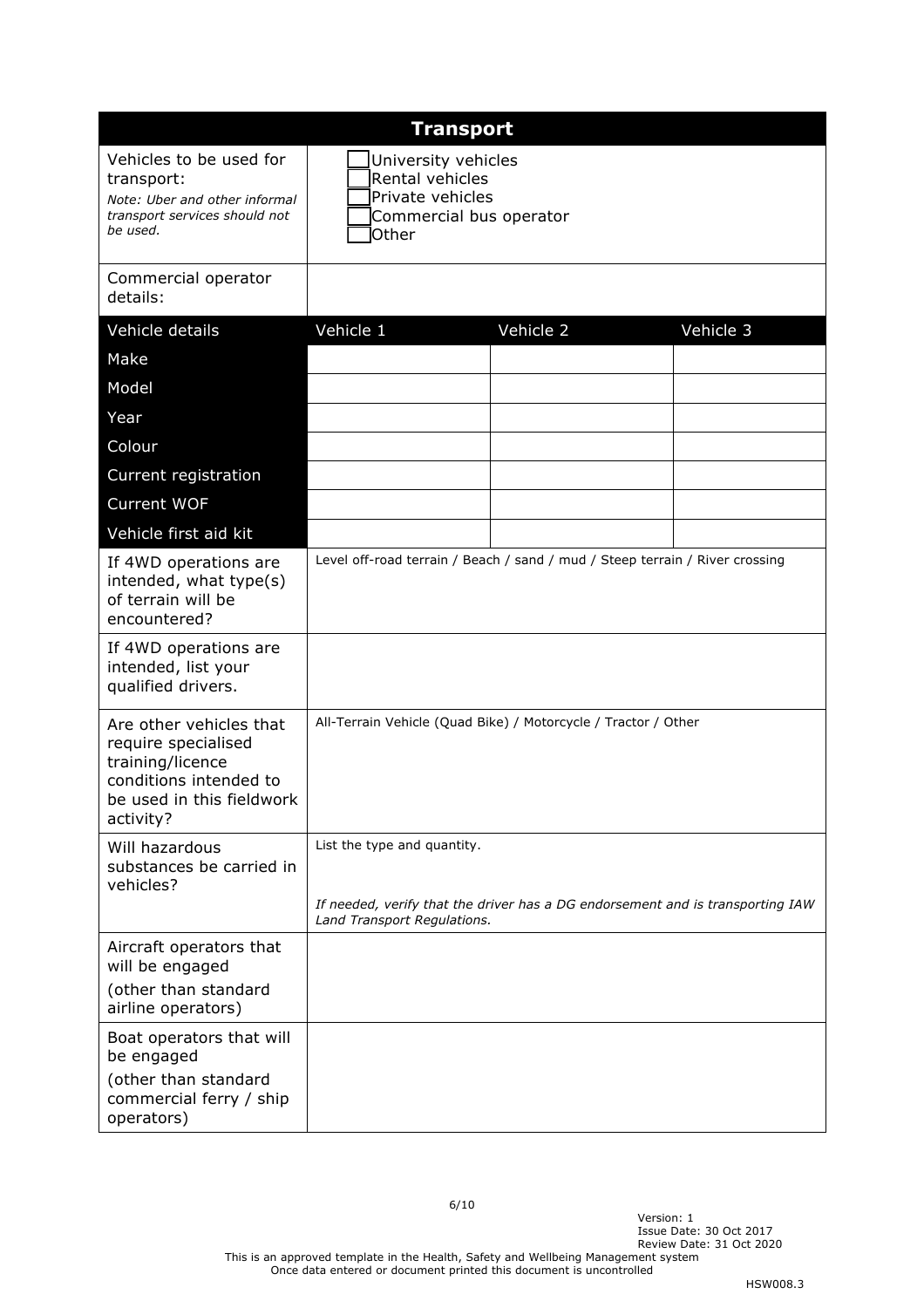|                                                                             | <b>Emergency Contacts</b>                                                                                                                                                                                                          |
|-----------------------------------------------------------------------------|------------------------------------------------------------------------------------------------------------------------------------------------------------------------------------------------------------------------------------|
| Mobile phone number(s):                                                     |                                                                                                                                                                                                                                    |
| University security number:                                                 | 0800 373 7550                                                                                                                                                                                                                      |
| International help number (if<br>travelling overseas):                      | Allianz Global International Medical and Security Travel<br>Assistance<br>Call (costs reimbursed) +64 9 486 9025<br>Email (for non-urgent queries) help@faops.com<br>Policy Number 766600001<br>Policy Name University of Auckland |
| University emergency<br>contact:                                            |                                                                                                                                                                                                                                    |
| Health, Safety and Wellbeing<br>Service contacts:                           | +64 923 4896<br>027 801 2042                                                                                                                                                                                                       |
| Field activity base location:                                               |                                                                                                                                                                                                                                    |
| Field activity base contact<br>numbers / frequencies                        |                                                                                                                                                                                                                                    |
| Communication equipment                                                     | Mobile phone<br>Satellite phone<br>Radio channel / frequency<br>SPOT tracking system / web link<br>Email or electronic means address                                                                                               |
| Emergency communication<br>equipment                                        | PLB no:<br>EPIRB no:                                                                                                                                                                                                               |
| Main and alternative routes /<br>roads to access site location              |                                                                                                                                                                                                                                    |
| Which emergency services<br>have been notified for this<br>field activity?  |                                                                                                                                                                                                                                    |
| In the event of an<br>emergency, where will<br>people meet?                 |                                                                                                                                                                                                                                    |
| Contingency plan for adverse<br>conditions e.g. severe<br>weather, flooding | (Attach plans as appropriate)                                                                                                                                                                                                      |

Version: 1

Issue Date: 30 Oct 2017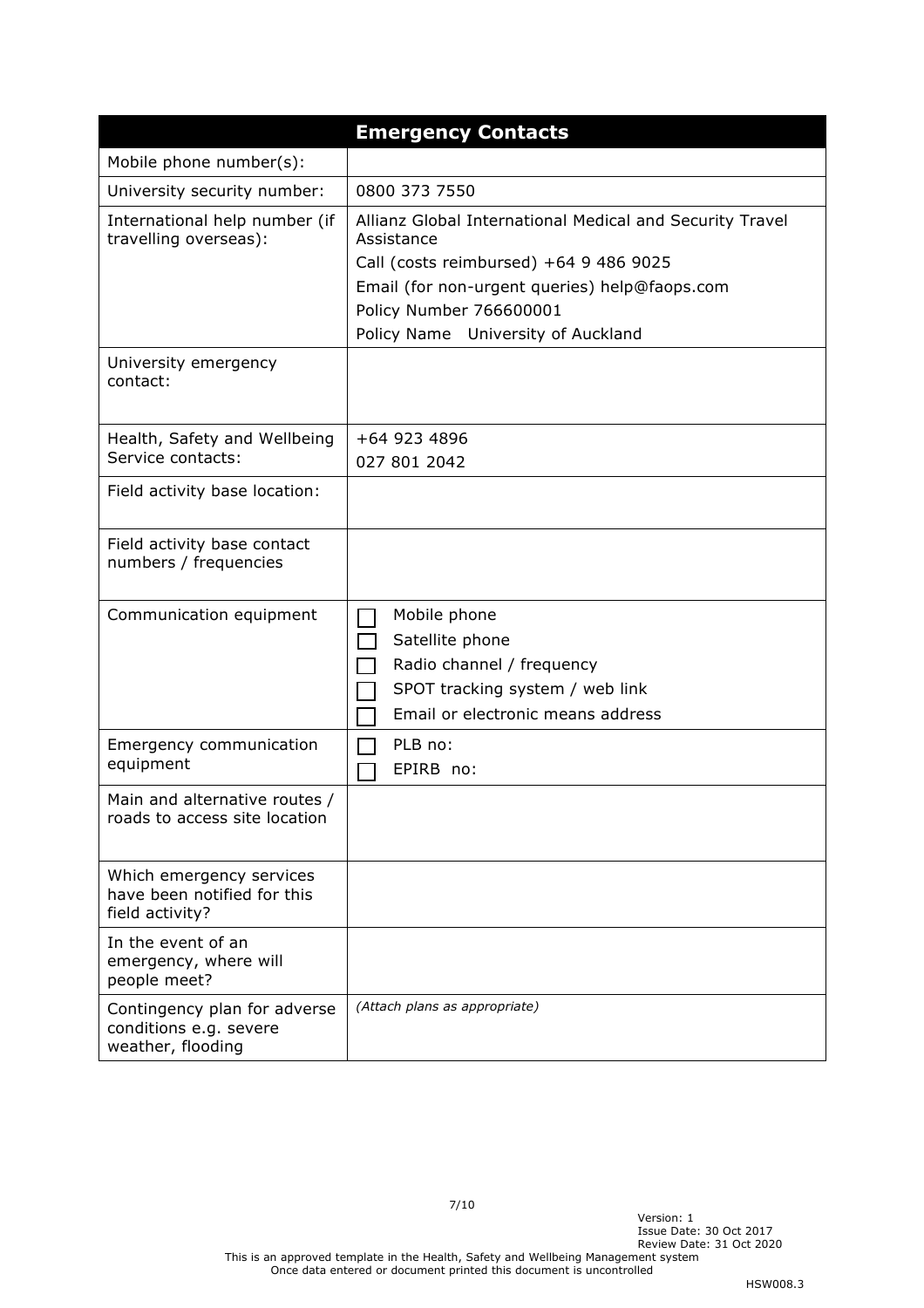| <b>First Aid Provisions</b>               |                          |                                                                         |                    |                                              |  |
|-------------------------------------------|--------------------------|-------------------------------------------------------------------------|--------------------|----------------------------------------------|--|
| Designated first<br>aiders                | Name:<br>Name:<br>Name:  | First Aid Cert Level:<br>First Aid Cert Level:<br>First Aid Cert Level: |                    | Expiry date:<br>Expiry date:<br>Expiry date: |  |
| First aid<br>equipment<br>Type / location | Type: $\Box$ Travel      | $\square$ Standard                                                      | $\Box$ Remote area |                                              |  |
| Nearest medical<br>centre:                | (Insert contact details) |                                                                         |                    |                                              |  |

| <b>Emergency / Survival Equipment</b>         |                   |
|-----------------------------------------------|-------------------|
| No. of days extra food                        |                   |
| No. of days for water                         |                   |
| Emergency shelter                             | (Type and colour) |
| Emergency lighting beacon / flares<br>carried |                   |
| Survival clothing                             | (Type and colour) |

| <b>Safety and Protective Equipment List</b>                                            |  |  |
|----------------------------------------------------------------------------------------|--|--|
| (For example: Fire extinguishers in field HQ, First Aid Kit, Flares, PFD, throw lines) |  |  |
|                                                                                        |  |  |
|                                                                                        |  |  |
|                                                                                        |  |  |
|                                                                                        |  |  |
|                                                                                        |  |  |
|                                                                                        |  |  |

| Participants, Training, Qualifications, Certifications Relevant to the<br><b>Field Activity</b> |                                          |
|-------------------------------------------------------------------------------------------------|------------------------------------------|
| Name                                                                                            | Training, qualifications, certifications |
|                                                                                                 |                                          |
|                                                                                                 |                                          |
|                                                                                                 |                                          |
|                                                                                                 |                                          |
|                                                                                                 |                                          |
|                                                                                                 |                                          |

8/10

This is an approved template in the Health, Safety and Wellbeing Management system Once data entered or document printed this document is uncontrolled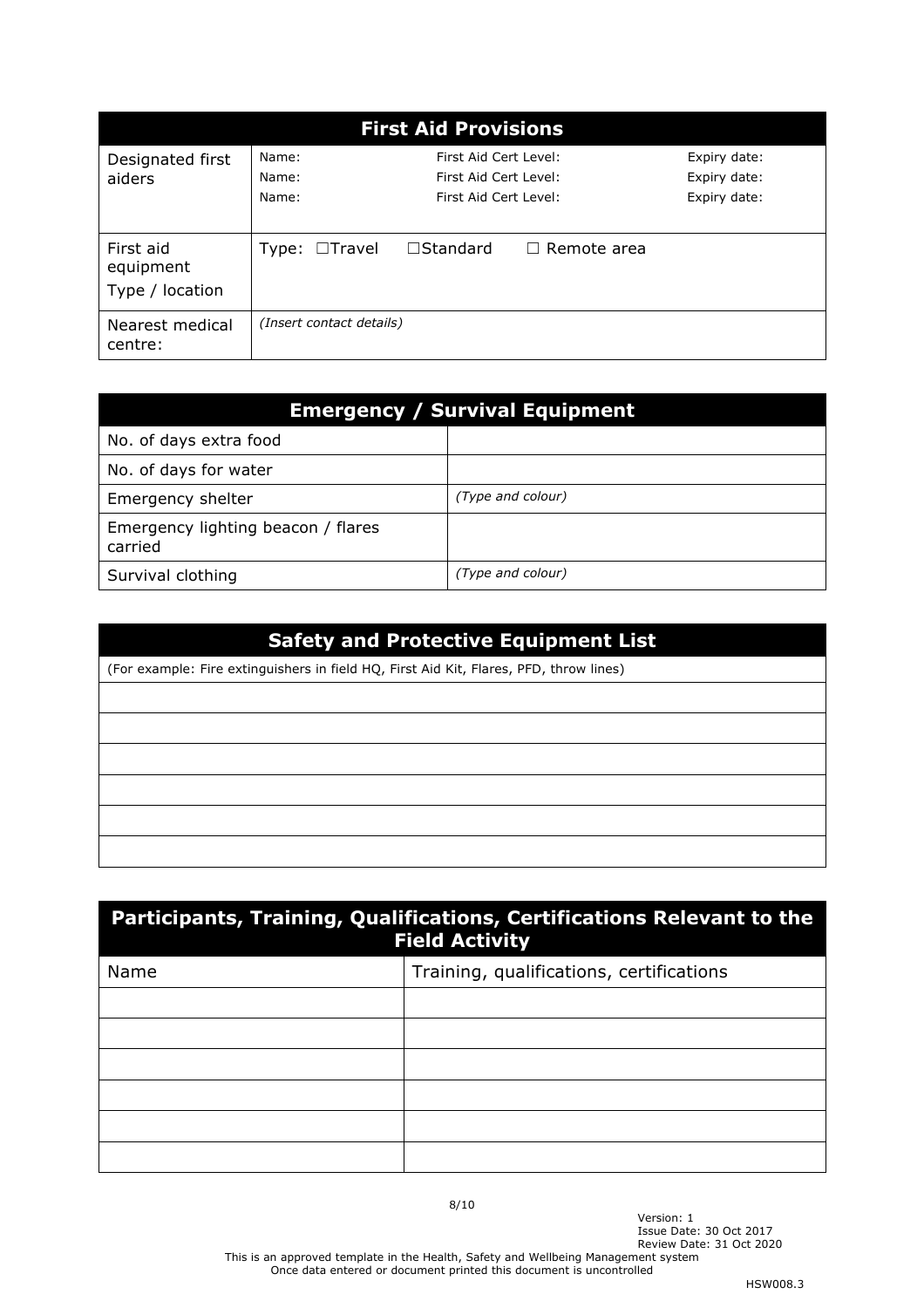# **Additional Notes:**

*(The following notes will assist in the pre-departure or arrival briefings and can be adapted accordingly)* 

### **Response Plans**

*Insert details of the appropriate response plans or scenarios*

# **Medical Emergency Procedure**

- Administer initial first aid.
- Make the patient as comfortable as possible.
- Decide whether the patient can walk to the recovery point agreed for that day, or whether the patient needs assisted evacuation.
- If necessary, two persons should walk to the recovery point agreed for that day and raise the alarm. If necessary, use the satellite phone/mobile/EPIRB to call 111 (or other local emergency number) for help. Note that someone *must* always stay with the injured person.
- Call the University security hotline in the event of any critical incident (0800 373 7550).

#### **Extreme Weather Event Procedure**

- Field activity leader to check long range and daily weather forecasts. If extreme weather is noted, carry out the following actions.
- Consider cancellation/postponement if you have not yet set out.
- If in the field, inform University emergency contact that a weather system has developed, and provide daily communication for the duration of the event.
- Inform all field trip participants of the situation and provide regular communications to them at a minimum of every four (4) hours.
- If safe to do so, evacuate all persons on the field trip to a safe location. Stay there until it is safe to move on.
- Monitor the weather via the CDM or MetService website, or National radio. Assess the situation, and if the risk of serious flooding or snowfall seems possible the field trip may need to be abandoned.
- University emergency contact to inform the head of department (or equivalent) of the situation and provide at least daily updates.